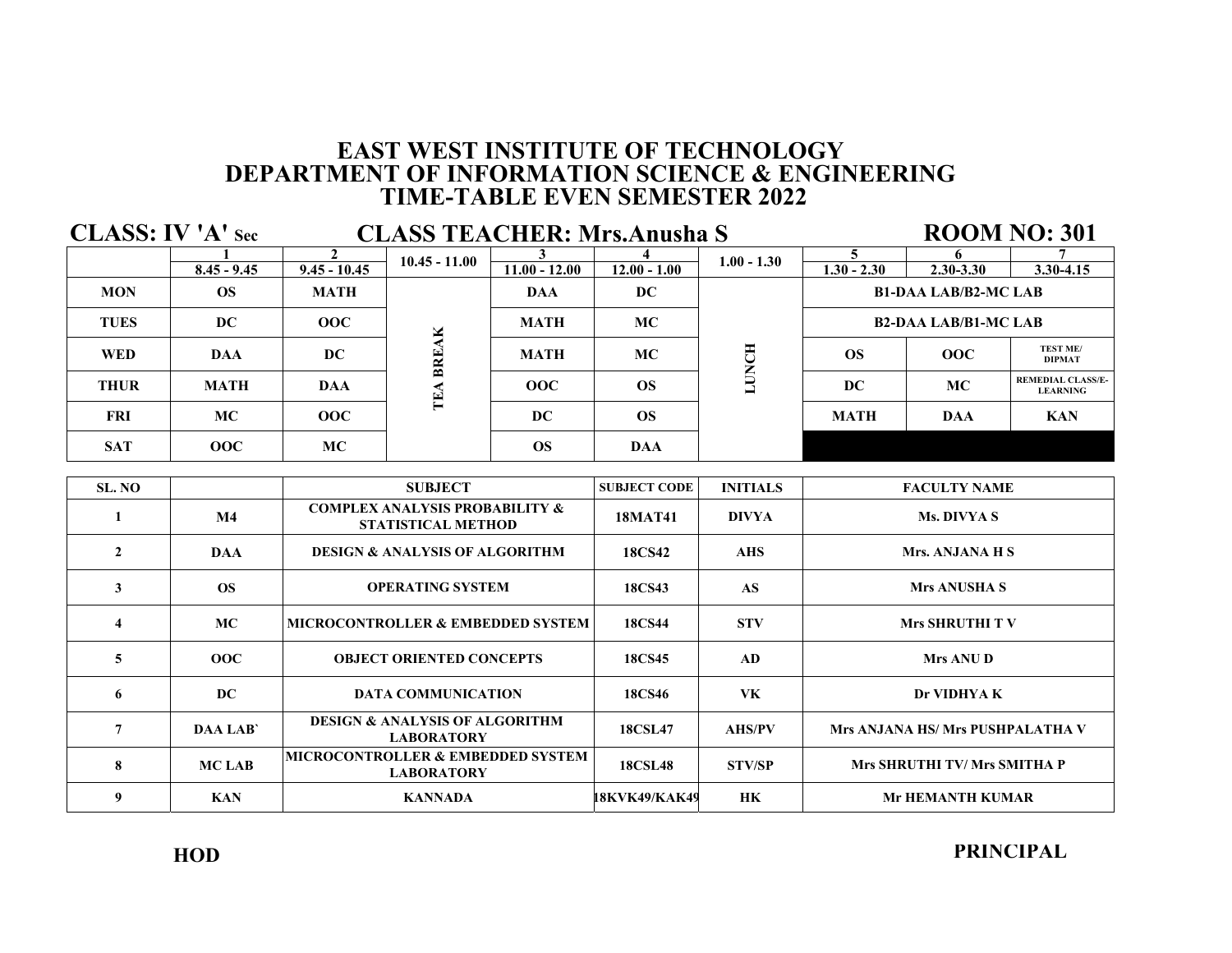|                | <b>CLASS: IV 'B' Sec</b> |                                                                        |                                 |                                              | <b>CLASS TEACHER: Ms Prakruthi K</b> |                 |                                  |               | <b>ROOM NO: 308</b>                         |
|----------------|--------------------------|------------------------------------------------------------------------|---------------------------------|----------------------------------------------|--------------------------------------|-----------------|----------------------------------|---------------|---------------------------------------------|
|                |                          | $\mathbf{2}$                                                           | $10.45 - 11.00$                 | $11.00 - 12.00$                              | $12.00 - 1.00$                       | $1.00 - 1.30$   | 5<br>$1.30 - 2.30$               | 6             |                                             |
|                | $8.45 - 9.45$            | $9.45 - 10.45$                                                         |                                 |                                              |                                      |                 |                                  | $2.30 - 3.30$ | $3.30 - 4.15$                               |
| <b>MON</b>     | <b>OS</b>                | 00C                                                                    |                                 | <b>MATH</b>                                  | <b>DC</b>                            |                 | <b>DAA</b>                       | <b>DC</b>     | <b>REMEDIAL CLASS/E-</b><br><b>LEARNING</b> |
| <b>TUES</b>    | <b>DAA</b>               | <b>DC</b>                                                              |                                 | <b>KAN</b>                                   | <b>MC</b>                            | LUNCH           | 00C                              | <b>OS</b>     | <b>MATH</b>                                 |
| <b>WED</b>     | 00C                      | <b>OS</b>                                                              | TEA BREAK                       | DC                                           | <b>MATH</b>                          |                 | <b>DAA</b>                       | <b>MC</b>     | <b>TEST ME/</b><br><b>DIPMAT</b>            |
| <b>THUS</b>    | <b>MC</b>                | <b>DAA</b>                                                             |                                 | <b>OS</b>                                    | 00C                                  |                 | <b>B1-DAA LAB/B2-MC LAB</b>      |               |                                             |
| <b>FRI</b>     | DC.                      | 00C                                                                    |                                 | <b>MC</b>                                    | <b>MATH</b>                          |                 | <b>B2-DAA LAB/B1-MC LAB</b>      |               |                                             |
| <b>SAT</b>     | <b>MATH</b>              | <b>OS</b>                                                              |                                 | <b>MC</b>                                    | <b>DAA</b>                           |                 |                                  |               |                                             |
| SL. NO         |                          | <b>SUBJECT</b>                                                         |                                 |                                              | <b>SUBJECT CODE</b>                  | <b>INITIALS</b> | <b>FACULTY NAME</b>              |               |                                             |
| 1              | M4                       | <b>COMPLEX ANALYSIS PROBABILITY &amp;</b><br><b>STATISTICAL METHOD</b> |                                 |                                              | <b>18MAT41</b>                       | <b>DS</b>       | Mrs. DIVYA S                     |               |                                             |
| $\mathbf{2}$   | <b>DAA</b>               | <b>DESIGN &amp; ANALYSIS OF ALGORITHM</b>                              |                                 |                                              | <b>18CS42</b>                        | PV              | <b>Mrs PUSHPALATHA V</b>         |               |                                             |
| 3              | <b>OS</b>                |                                                                        | <b>OPERATING SYSTEM</b>         |                                              | 18CS43                               | PK              | <b>Ms PRAKRUTHI K</b>            |               |                                             |
| 4              | MC                       |                                                                        |                                 | <b>MICROCONTROLLER &amp; EMBEDDED SYSTEM</b> | <b>18CS44</b>                        | <b>SP</b>       | <b>Mrs SMITHA P</b>              |               |                                             |
| 5              | 00C                      |                                                                        | <b>OBJECT ORIENTED CONCEPTS</b> |                                              | 18CS45                               | <b>PMK</b>      | <b>Ms PUSHPANJALI M K</b>        |               |                                             |
| 6              | DC.                      |                                                                        | <b>DATA COMMUNICATION</b>       |                                              | <b>18CS46</b>                        | RS              | <b>RAJESHWARI S</b>              |               |                                             |
| $\overline{7}$ | <b>DAA LAB</b>           | <b>DESIGN &amp; ANALYSIS OF ALGORITHM</b><br><b>LABORATORY</b>         |                                 |                                              | <b>18CSL47</b>                       | <b>AHS/PV</b>   | Mrs ANJANA HS/ Mrs PUSHPALATHA V |               |                                             |
| 8              | <b>MCLAB</b>             | <b>MICROCONTROLLER &amp; EMBEDDED SYSTEM</b><br><b>LABORATORY</b>      |                                 |                                              | <b>18CSL48</b>                       | <b>STV/SP</b>   | Mrs SHRUTHI TV/ Mrs SMITHA P     |               |                                             |
| 9              | <b>KAN</b>               | <b>KANNADA</b>                                                         |                                 |                                              | 18KVK49/KAK49                        | <b>HK</b>       | <b>Mr HEMANTH KUMAR</b>          |               |                                             |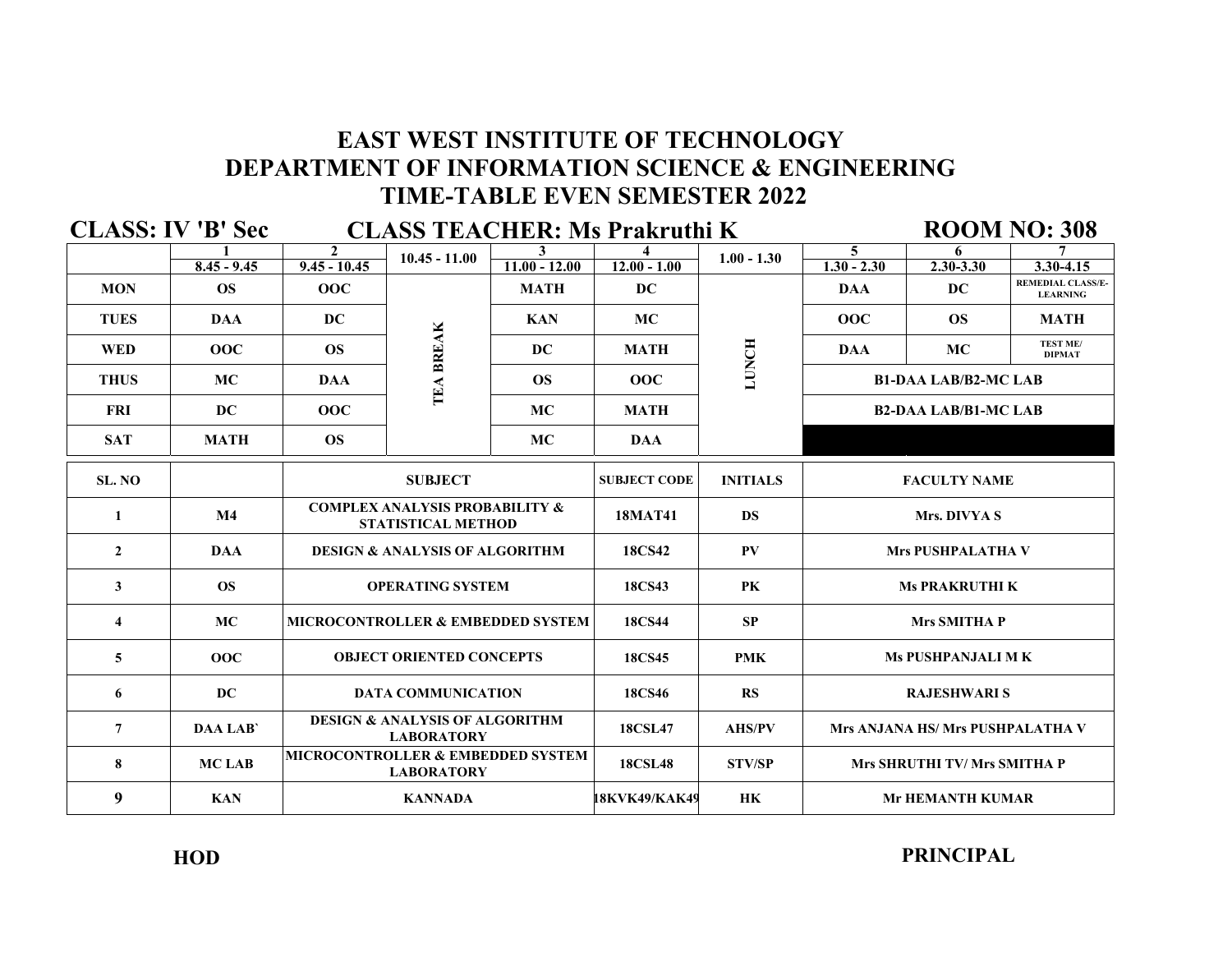### **DEPARTMENT OF INFORMATION SCIENCE & ENGINEERING TIME-TABLE EVEN SEMESTER 2022 EAST WEST INSTITUTE OF TECHNOLOGY**

**1 1 2 10.45 11.00 3 4 1.00 1.30 5 6 6 7 8.45 - 9.45 9.45 - 10.45 10.45 11.00 - 12.00 12.00 1.00 1.00 1.30 1.30 2.30 2.30 2.30 3.30 4.15 SL. NO SUBJECT CODE INITIALS 1 FS 18IS61 AD FILE STRUCTURES 2 ST 18IS62 PK SOFTWARE TESTING 3 WTA 18CS63 PMK WEB TECHNOLOGY & ITS APPLICATION 4 AJAVA ADVANCED JAVA & J2EE** 18CS644 **SSL 5 1 SCM 18ME653 PN 6 STL 18ISL66 RS/PK SOFTWARE TESTING LABORATORY 7 FSL 18ISL67 AD/AS 8 MADL 18CSMP68 VK/PMK B1-ST LAB/B2-FSLAB B2-ST LAB/B1-FS LAB Mrs ANU D Ms PRAKRUTHI K Ms PUSHPANJALI M K REMEDIAL CLASS/E-LEARNING Mrs ANU D/ Mrs ANUSHA S Dr VIDHYA K/Ms PUSHPANJALI M K Ms POOJA NAYAK FACULTY NAME Ms PRAKRUTHI K/ Mrs RAJESHWARI S Mrs SANJITHA TEST ME/ DIPMAT ROOM NO: 302 FS 1.00 - 1.30 LUNCHCLASS TEACHER:PUSHPANJALI M K FS SCM SCM WTA ST ST FS CLASS: VI ' A' Sec WTA FS 10.45 - 11.00 TEABREAKAJAVA ST AJAVA AJAVA WTA AJAVA WTA ST SCM SUBJECT SCM WTA FILE STRUCTURES LABORATORY WITH MINI PROJECT MOBILE APPLICATION DEVELOPMENT LABORATORY MON AJAVA ST SCM FS TUES WED THUS FRI SAT B1- MAD LAB B2- MAD LAB**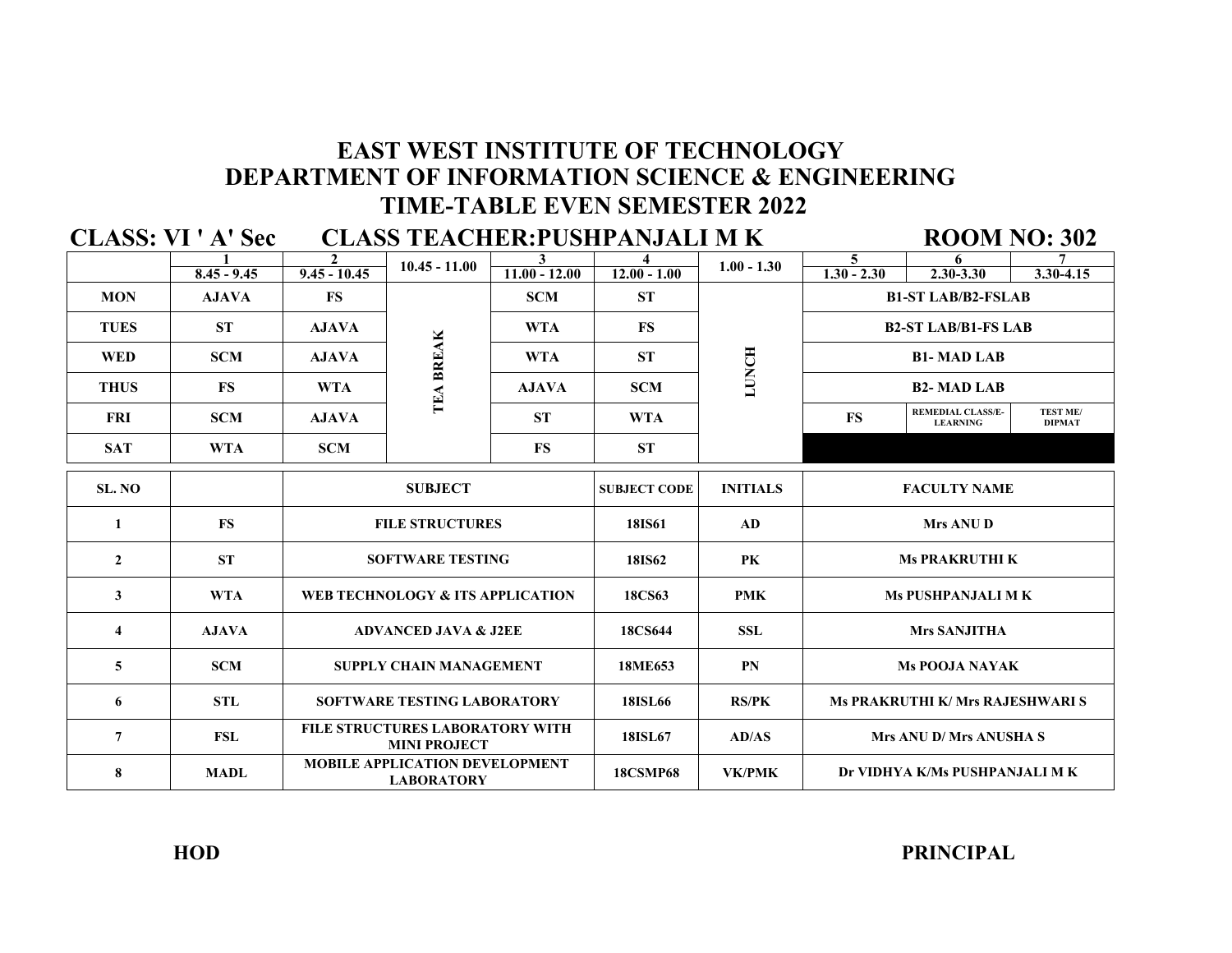|                | <b>CLASS: VI 'B' Sec</b> |                |                                                        |                 | <b>CLASS TEACHER: Mrs PUSHPALATHA V</b> |                 |                           | <b>ROOM NO: 307</b>                         |                                  |  |  |
|----------------|--------------------------|----------------|--------------------------------------------------------|-----------------|-----------------------------------------|-----------------|---------------------------|---------------------------------------------|----------------------------------|--|--|
|                |                          | $\mathbf{2}$   | $10.45 - 11.00$                                        |                 |                                         | $1.00 - 1.30$   | 5                         | 6                                           |                                  |  |  |
|                | $8.45 - 9.45$            | $9.45 - 10.45$ |                                                        | $11.00 - 12.00$ | $12.00 - 1.00$                          |                 | $1.30 - 2.30$             | 2.30-3.30                                   | $3.30 - 4.15$                    |  |  |
| <b>MON</b>     | <b>SCM</b>               | <b>AJAVA</b>   |                                                        | <b>FS</b>       | <b>WTA</b>                              |                 |                           |                                             |                                  |  |  |
| <b>TUES</b>    | <b>AJAVA</b>             | <b>SCM</b>     |                                                        | <b>WTA</b>      | <b>ST</b>                               | LUNCH           |                           | <b>B2-MAD LAB</b>                           |                                  |  |  |
| <b>WED</b>     | <b>ST</b>                | <b>WTA</b>     |                                                        | <b>FS</b>       | <b>SCM</b>                              |                 | <b>AJAVA</b>              | <b>REMEDIAL CLASS/E-</b><br><b>LEARNING</b> | <b>TEST ME/</b><br><b>DIPMAT</b> |  |  |
| <b>THUS</b>    | <b>SCM</b>               | <b>FS</b>      | TEA BREAK                                              | <b>ST</b>       | <b>AJAVA</b>                            |                 | <b>B1-ST LAB/B2-FSLAB</b> |                                             |                                  |  |  |
| <b>FRI</b>     | <b>WTA</b>               | <b>FS</b>      |                                                        | <b>AJAVA</b>    | <b>ST</b>                               |                 |                           | <b>B2-ST LAB/B1-FS LAB</b>                  |                                  |  |  |
| <b>SAT</b>     | <b>FS</b>                | <b>WTA</b>     |                                                        | <b>ST</b>       | <b>SCM</b>                              |                 |                           |                                             |                                  |  |  |
| SL. NO         |                          | <b>SUBJECT</b> |                                                        |                 | <b>SUBJECT CODE</b>                     | <b>INITIALS</b> | <b>FACULTY NAME</b>       |                                             |                                  |  |  |
| 1              | <b>FS</b>                |                | <b>FILE STRUCTURES</b>                                 |                 |                                         | <b>AS</b>       | <b>Mrs ANUSHA S</b>       |                                             |                                  |  |  |
| $\overline{2}$ | <b>ST</b>                |                | <b>SOFTWARE TESTING</b>                                |                 | <b>18IS62</b>                           | <b>RS</b>       | <b>Mrs RAJESHWARI S</b>   |                                             |                                  |  |  |
| 3              | <b>WTA</b>               |                | WEB TECHNOLOGY & ITS APPLICATION                       |                 | 18CS63                                  | PV              |                           | <b>Mrs PUSHPALATHA V</b>                    |                                  |  |  |
| 4              | <b>AJAVA</b>             |                | <b>ADVANCED JAVA &amp; J2EE</b>                        |                 | 18CS644                                 | <b>AHS</b>      | <b>Mrs ANJANA H S</b>     |                                             |                                  |  |  |
| 5              | <b>SCM</b>               |                | <b>SUPPLY CHAIN MANAGEMENT</b>                         |                 | 18ME653                                 | NF              |                           | <b>NEW FACULTY</b>                          |                                  |  |  |
| 6              | <b>STL</b>               |                | <b>SOFTWARE TESTING LABORATORY</b>                     |                 | <b>18ISL66</b>                          | <b>RS/PK</b>    |                           | <b>Ms PRAKRUTHI K/ Mrs RAJESHWARI S</b>     |                                  |  |  |
| 7              | <b>FSL</b>               |                | FILE STRUCTURES LABORATORY WITH<br><b>MINI PROJECT</b> |                 | 18ISL67                                 | AD/AS           |                           | Mrs ANU D/Mrs ANUSHA S                      |                                  |  |  |
| 8              | <b>MADL</b>              |                | MOBILE APPLICATION DEVELOPMENT<br><b>LABORATORY</b>    |                 | <b>18CSMP68</b>                         | <b>VK/PMK</b>   |                           | Dr VIDHYA K/Ms PUSHPANJALI M K              |                                  |  |  |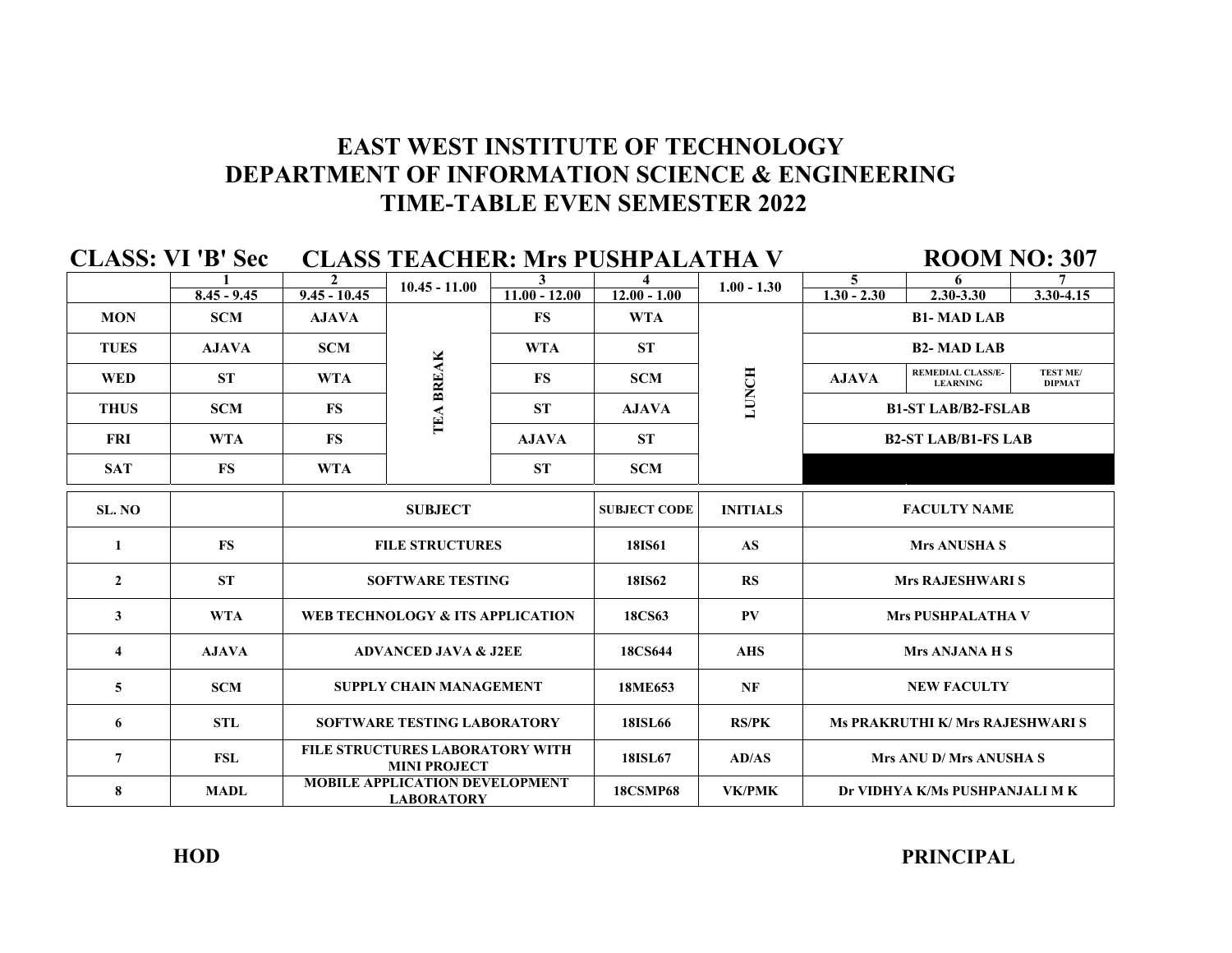|                | <b>CLASS: VIII 'A' Seq</b> |                             |                              | <b>CLASS TEACHER: Mrs SHRUTHI TV</b> |                     |                 |                                   | <b>ROOM NO: 303</b>              |               |  |
|----------------|----------------------------|-----------------------------|------------------------------|--------------------------------------|---------------------|-----------------|-----------------------------------|----------------------------------|---------------|--|
|                |                            |                             | $10.45 - 11.00$              |                                      |                     | $1.00 - 1.30$   | 5                                 |                                  |               |  |
|                | $8.45 - 9.45$              | $9.45 - 10.45$              |                              | $11.00 - 12.00$                      | $12.00 - 1.00$      |                 | $1.30 - 2.30$                     | $2.30 - 3.30$                    | $3.30 - 4.15$ |  |
| <b>MON</b>     | <b>SAN</b>                 |                             |                              | <b>IOT</b>                           |                     |                 |                                   | <b>SEMINAR/ PROJECT PHASE 2</b>  |               |  |
| <b>TUES</b>    | <b>SAN</b>                 |                             |                              | <b>IOT</b>                           |                     |                 | <b>SEMINAR/ PROJECT PHASE 2</b>   |                                  |               |  |
| <b>WED</b>     |                            |                             |                              |                                      |                     | LUNCH           |                                   |                                  |               |  |
| <b>THUS</b>    |                            |                             | TEA BREAK                    |                                      |                     |                 |                                   |                                  |               |  |
| FRI            |                            |                             |                              |                                      |                     |                 |                                   |                                  |               |  |
| <b>SAT</b>     |                            |                             |                              |                                      |                     |                 |                                   |                                  |               |  |
| SL. NO         |                            |                             | <b>SUBJECT</b>               |                                      | <b>SUBJECT CODE</b> | <b>INITIALS</b> |                                   | <b>FACULTY NAME</b>              |               |  |
|                | <b>IOT</b>                 |                             | <b>INTERNET OF THINGS</b>    |                                      | <b>18CS81</b>       | <b>SMB</b>      |                                   | Dr SURESH M B                    |               |  |
| $\overline{2}$ | <b>SAN</b>                 |                             | <b>STORAGE AREA NETWORKS</b> |                                      | <b>18CS822</b>      | <b>STV</b>      |                                   | <b>Mrs SHRUTHI TV</b>            |               |  |
| 3              | <b>PROJECT</b>             | <b>PROJECT WORK PHASE 2</b> |                              |                                      | <b>18CSP83</b>      |                 | <b>MRS SMITHA P / Dr VIDHYA K</b> |                                  |               |  |
| 4              | <b>SEMINAR</b>             | <b>TECHNICAL SEMINAR</b>    |                              |                                      | <b>18CSS84</b>      |                 |                                   | <b>Mrs ANU D/ Mrs RAJESHWARI</b> |               |  |

**HOD**